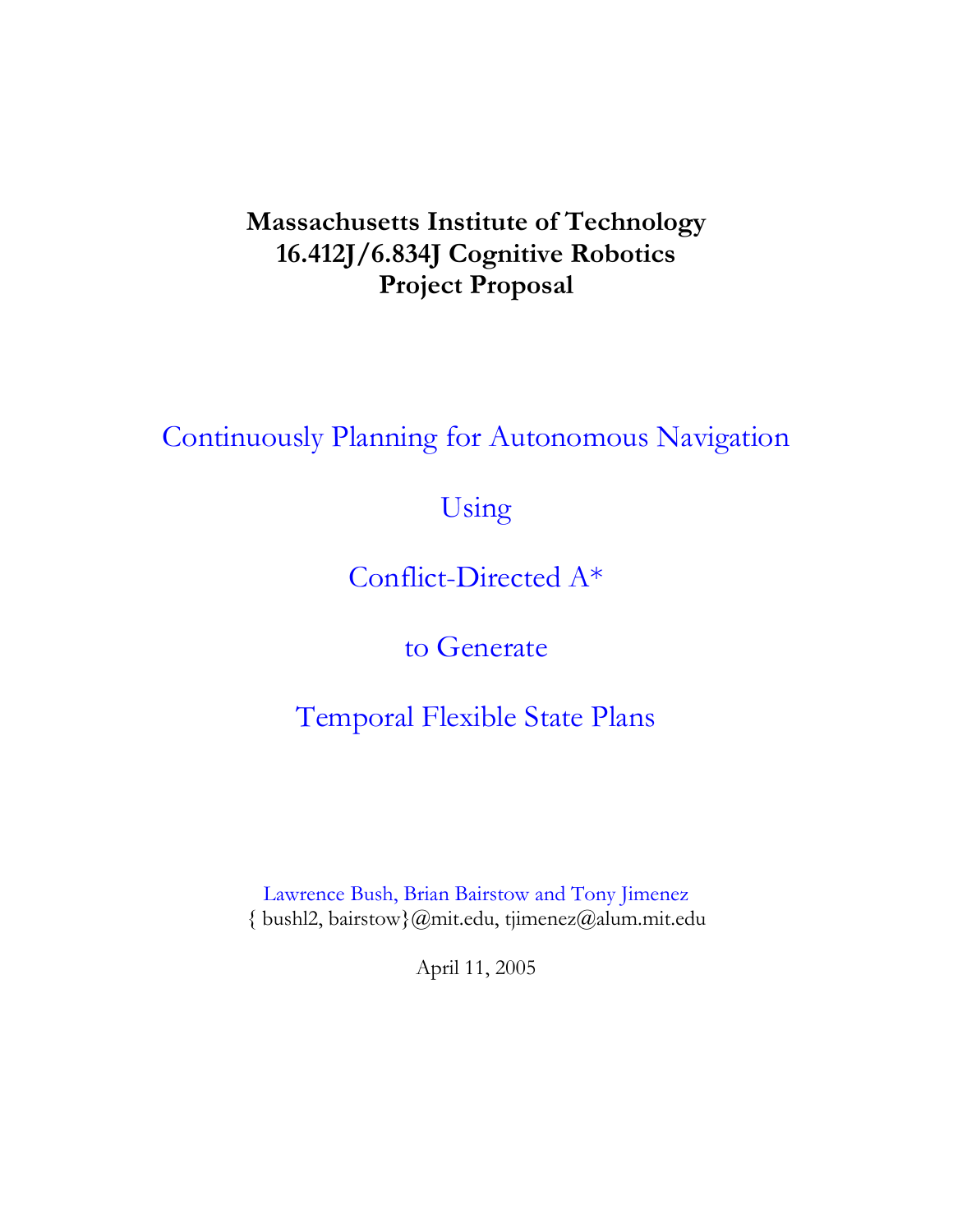# **Massachusetts Institute of Technology 16.412J/6.834J Cognitive Robotics Project Proposal**

Lawrence Bush, Brian Bairstow and Tony Jimenez  $\{$  bushl2, bairstow $\}$ @mit.edu, tjimenez@alum.mit.edu

April 11, 2005

#### **Introduction:**

Autonomous control of systems is an important topic, as autonomous systems can perform tasks that are dangerous, monotonous, or even impossible for humans. For example, Unmanned Aerial Vehicles (UAVs) can perform tasks such as reconnaissance, fire-fighting, and Mars exploration. Issues include the planning problem of where to go, and the control problem of how to actuate that movement. Bradley Hasegawa [1] posed the planning problem as a Selective Traveling Salesman Problem (STSP). Each point of interest (for example, a science site) is assigned a value, and each edge connecting points is assigned a cost. Then the most valuable and feasible ordered set of waypoints is chosen. Thomas Leaute [2] worked on the other end of the problem; starting from a plan and running the control system in a simulator. We hope to integrate the two techniques to get an autonomous planner and controller that can take a list of sites, decide on a plan, and then control the system to meet that plan. This will be a complete system that handles high and low level planning to achieve a goal.

#### **Problem Statement:**

Our project addresses the design of an autonomous exploratory planner for a UAV. This problem involves extending a continuous observation planning system [1] with an improved algorithm and merging this system with a kinodynamic path planner [2].

#### **Previous Work:**

Our project is premised upon 3 main bodies of work, namely [1], [2] and [3]. The first step of our project involves integrating [1] and [3].

### **Continuous Observation Planning for Autonomous Exploration [1]**

The thesis [1] presents a new approach for solving a robotic navigation path-planning problem. The approach first formulates the problem as a selective traveling salesman problem (S-TSP), then converts it to an optimal constraint satisfaction problem and solves it using the Constraint Based  $A^*$  algorithm. The Solver, shown in the system architecture diagram in Figure 1, performs this key ability.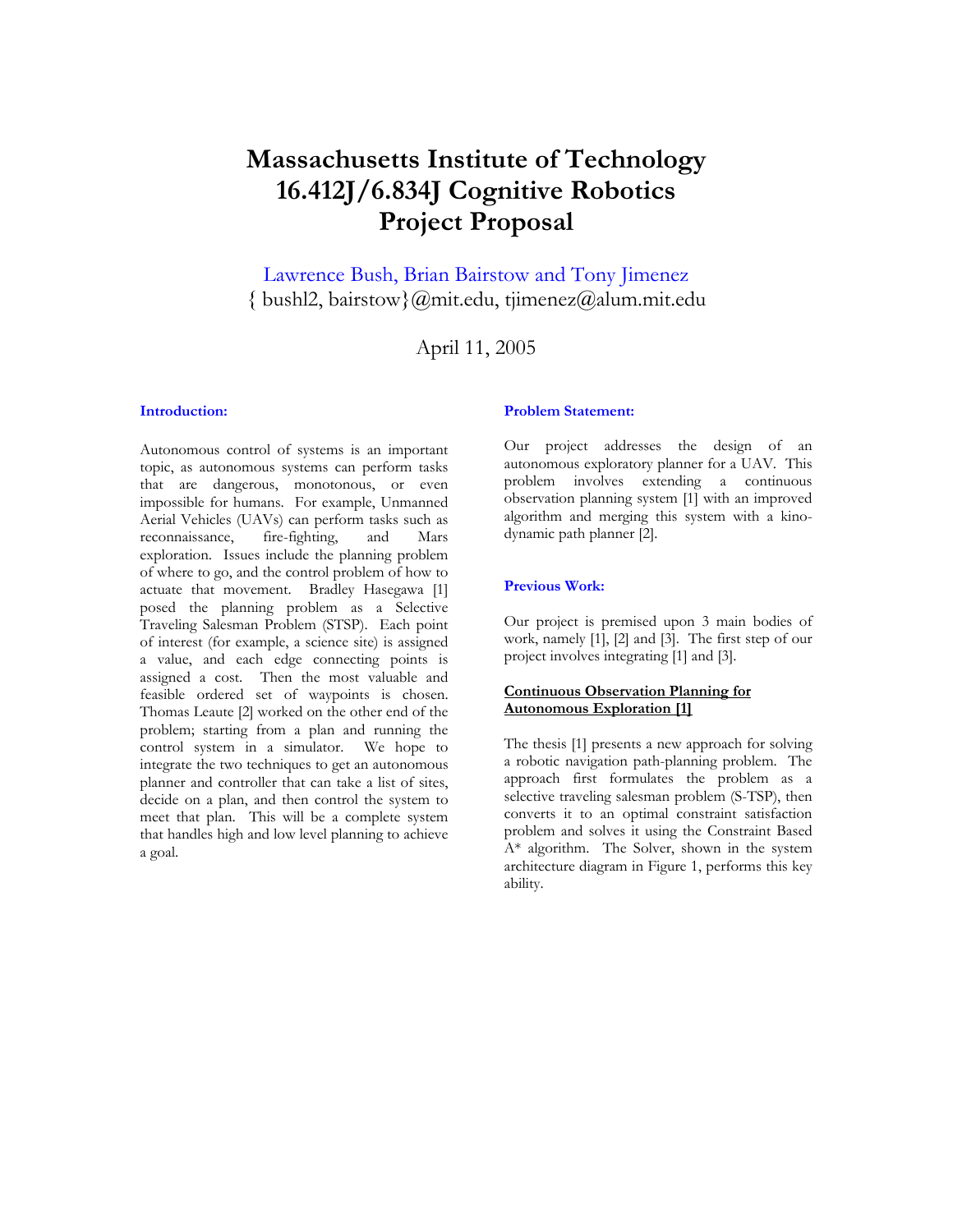

**Figure 1:** The above diagram is the system architecture for [1]. The navigation architecture starts with a partially complete map. Candidates and obstacles are extracted from the map, which are used to construct a visibility graph. The  $D^*$  search is used to update the candidates. The candidates are passed to the solver, which creates a plan (ordered candidate subset).

The solver is a continuous observation planner, which updates the plan when new observations affect the candidate set (possible places to visit). The objective of the robot is to map its environment. The robot chooses to navigate to observation locations, which will maximize information gain. Each observation may affect the utility and cost of unvisited observation locations (candidates), which necessitates re-planning. There is an implicit trade-off between the planning horizon and how often the candidates are updated. The planning horizon should mirror the expected time period between re-planning. In other words, if we look ahead 5 tasks, we want to be able to execute those 5 tasks before we have to re-plan. If this does not occur, then our plan is optimized for a different planning period than it is executed for. This results in sub-optimal planning.

Ultimately, the system is making an explorationexploitation trade-off, which can be generalized to other tasks. The tasks must involve observation and candidate list utility/cost updates. This method is likely to be effective when we have (at a minimum) a large-scale prior map of the exploration region.

The thesis [1] addressed a mapping application where the candidates frequently changed due to new observations. The finite horizon technique is more effective when the candidates do not change frequently. Yet the mapping application actually favors observation candidates that increase its situational knowledge the most. For these reasons, the finite horizon method is more effective when a high-level map is known. The attributes of continuous finite horizon planning lend themselves to exploratory missions with a specific objective (i.e. a science exploration application) where a prior map is known. Refining the map will affect the cost estimate for the science tasks and the utilities of the science tasks may change as prior successes affect the probability of future successes. This necessitates continuous planning. However, the changes should be sufficiently infrequent, so that a finite horizon is more effective that a purely greedy candidate selection strategy.

Key elements of the framework presented in [1] are shown in Table 1.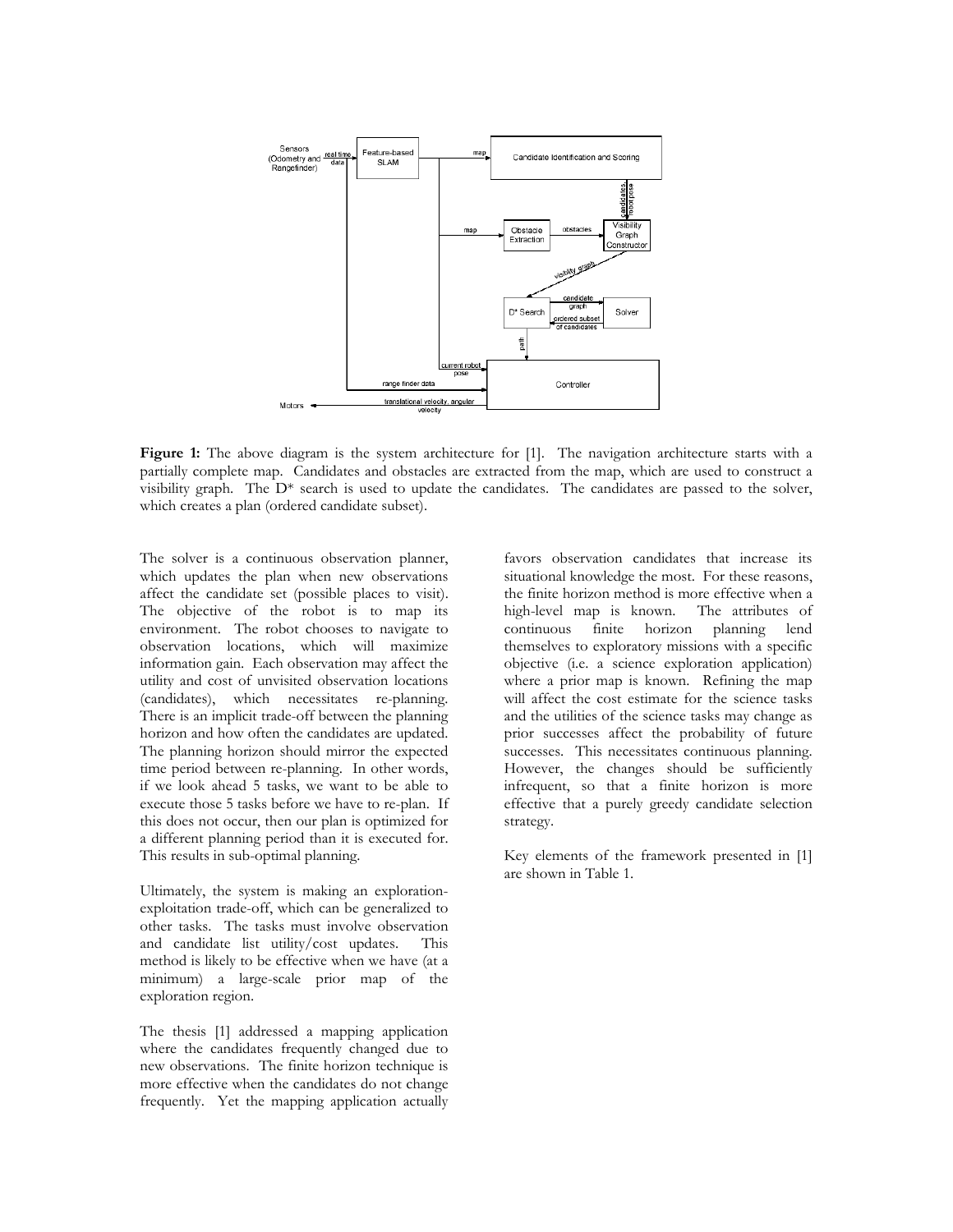| <b>Exploration Problem:</b> | Explore and construct a map of an environment                                                         |
|-----------------------------|-------------------------------------------------------------------------------------------------------|
| <b>Exploration Method:</b>  | Feature based (Newman, Boss, and Leonard)                                                             |
| Assumption:                 | The robot knows the large-scale environment structure                                                 |
| Path Cost:                  | Path length (physical distance)                                                                       |
| Path Planner:               | Visibility Path Planner : F(map, candidates, pose)                                                    |
| Map Type:                   | Feature based SLAM map                                                                                |
| Pose:                       | Robot position and heading                                                                            |
| Candidate:                  | An observation point bordering an unexplored area                                                     |
| Candidate Utility:          | An estimate of the observable unexplored area                                                         |
| Candidate Dynamics:         | How do candidates change as a robot explores<br>This is an open area of statistical learning research |

**Table 1:** Key attributes of the continuous observation-planning framework.

### **Coordinating Agile Systems Through the Model-based Execution of Temporal Plans [2]**

This work provides a novel model-based execution of a temporally flexible state plan for the purpose of UAV navigation. Its kino-dynamic controller is a continuous planning framework. However, the high level planner is not.

Our integration would enable this work to perform continuous high-level planning. The scope of our project includes enabling the simulation framework to accept TFSP updates. In particular, the observations would be considered when creating the temporally flexible state plan. Continuous high-level planning would allow the UAV to adapt its high-level goals to the observed environment. Specifically, it adapts the additional information that it learns about its environment (i.e. a more accurate map or the ramifications that one task has on the utility of future tasks). Therefore, this integration would provide a system, which observes, learns and updates its higher level planning goals.

### **Conflict-directed A\* and Its Role in Modelbased Embedded Systems [3]**

This paper [3] introduces a method for solving optimal constraint satisfaction problems. An Optimal Constraint Satisfaction Problem (OCSP) is the problem of finding a consistent assignment of variables to values that is both consistent and has optimal value. More rigorously, such a problem is a 5-tuple  $\langle x, y, D_x, C_x, g(y) \rangle$  where

- $x$  is a set of variables each with domain  $D<sub>x</sub>$
- $C<sub>x</sub>$  is a set of constraints on the variables that define what is a consistent assignment,
- $F(y)$  is a function  $y \subset x \rightarrow \Re$  that defines the cost of an assignment.

Many problems can be formulated as OCSPs. Specifically, an S-TSP problem can be represented as an OCSP. CDA\* has been shown to be an efficient implementation for solving OCSPs. For this reason, we proposed to replace the Constraint Based A\* solver in [1] with a CDA\* implementation.

## **Technical Approach:**

Our first step will be to adapt Bradley Hasegawa's work (Continuous Observation Planning for Autonomous Exploration) [1] which involves a Selective Traveling Salesman Problem (STSP) with value updates. We have Conflict Directed A\* (CDA\*) code (in C++) from Tony Jimenez's work on the second assignment. We hope to gain access to the code for [1], and change it so that when it frames the STSP as an Optimal Constraint Satisfaction Problem (OCSP), it will use our CDA\* algorithm to solve the OCSP. This may involve a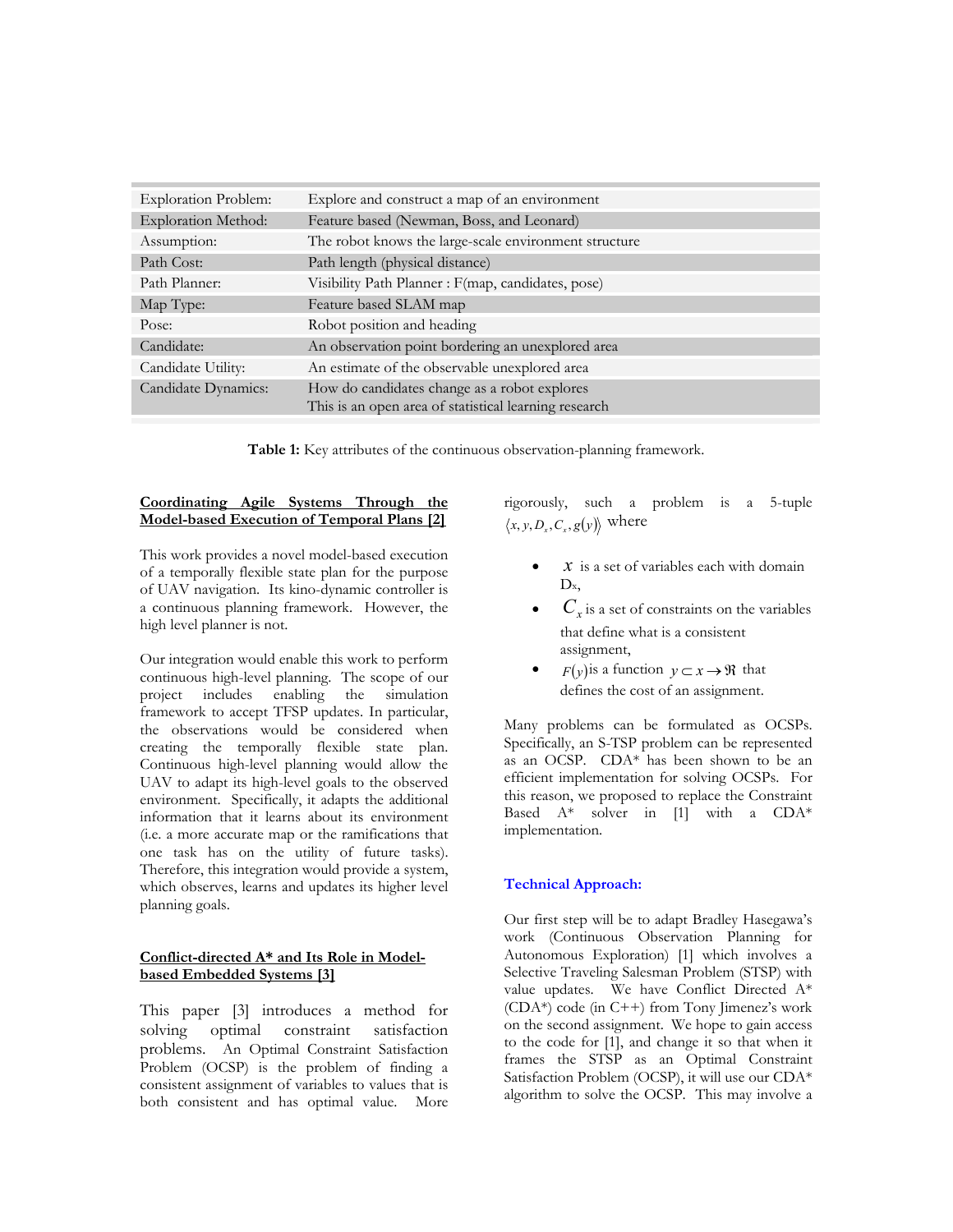lot of work in merging two separately developed algorithms.

Our next step will be to change the STSP solution to a Temporally Flexible State Plan (TFSP). This will involve adding time constraints to the ordered list of points to visit. This can be done trivially by generating the constraints at random or in a more logical manner by estimating times using a probabilistic motion model. We will probably use a simple C++ program to input the STSP solution and output a TFSP.

Our final goal is to link the work for [1] with the work by Thomas Leaute [2] on Coordinating Agile Systems Through The Model-based Execution of Temporal Plans. The work for [2] takes a TFSP and tests the controller using simulation. Conceivably we could start with an STSP, use the work for [1] with CDA\* to solve it, turn the solution into a TFSP, and run the TFSP using Thomas Leaute's code in a simulator. However, [1] uses a STSP with changing values from observations, so it will keep producing different solutions over time. In discussion with Thomas Leaute, we learned that he thought it would be feasible to change the code for [2] to handle updates in the TFSP. Our fallback position would be to restart the simulation whenever the TFSP is updated.

As a final implementation though, we note that our motivating application is the Mars Airplane, where the expected value of future scientific tasks is affected by ongoing observations. The above integration of the continuous observation planner intends to allow plan updates due to new observations. These observations may affect the value of the future tasks. A science exploration mission lends itself to continuous (finite horizon) observation planning because it embodies an implicit exploration-exploitation trade-off. Our integration will, therefore, allow the simulator to extend the feedback-control loop to high level planning. This feedback-control loop integration, however, is left as future work.

## **Plan:**

Our minimal plan will be an extension to [1]. To accomplish our learning goals, our objective will be to master the concepts presented in Bradley Hasegawa's thesis and develop an extension to his work by replacing constraint-based A\* with conflict-directed A\*.

Our baseline plan would be a further extension to the above-mentioned algorithm. We will then take the algorithm developed by Mr. Hasegawa and convert the solution to the Selective Traveling Salesman Problem (STSP) into a Temporally Flexible State Plan (TFSP).

Our enhanced plan is a novel cognitive robot application. This plan would be to take the extension to the previous work from [1] and merge it with [2] by modifying it to accept a continuously updated TFSP. The resulting application would be able to take as inputs a set of waypoints and continuously plan a kino-dynamic path that will be optimized according to the utility of the waypoints. This cognitive robot application can then be executed on a hardware-in-the-loop simulation as cited in [2] if that equipment is available from the MERS lab.

#### **Schedule:**

| 4/11 | Turn in proposal                   |
|------|------------------------------------|
| 4/17 | Integrate [1] with CDA*            |
| 4/19 | Create translation from STSP       |
|      | solution to TFSP.                  |
|      | Reassess situation and schedule    |
| 4/24 | Integrate [1] with [2], modify [2] |
|      | to handle updates to TFSP.         |
|      | Coding complete                    |
| 4/27 | Simulations complete               |
| 5/4  | Paper complete                     |
| 5/7  | Presentation complete              |
|      |                                    |